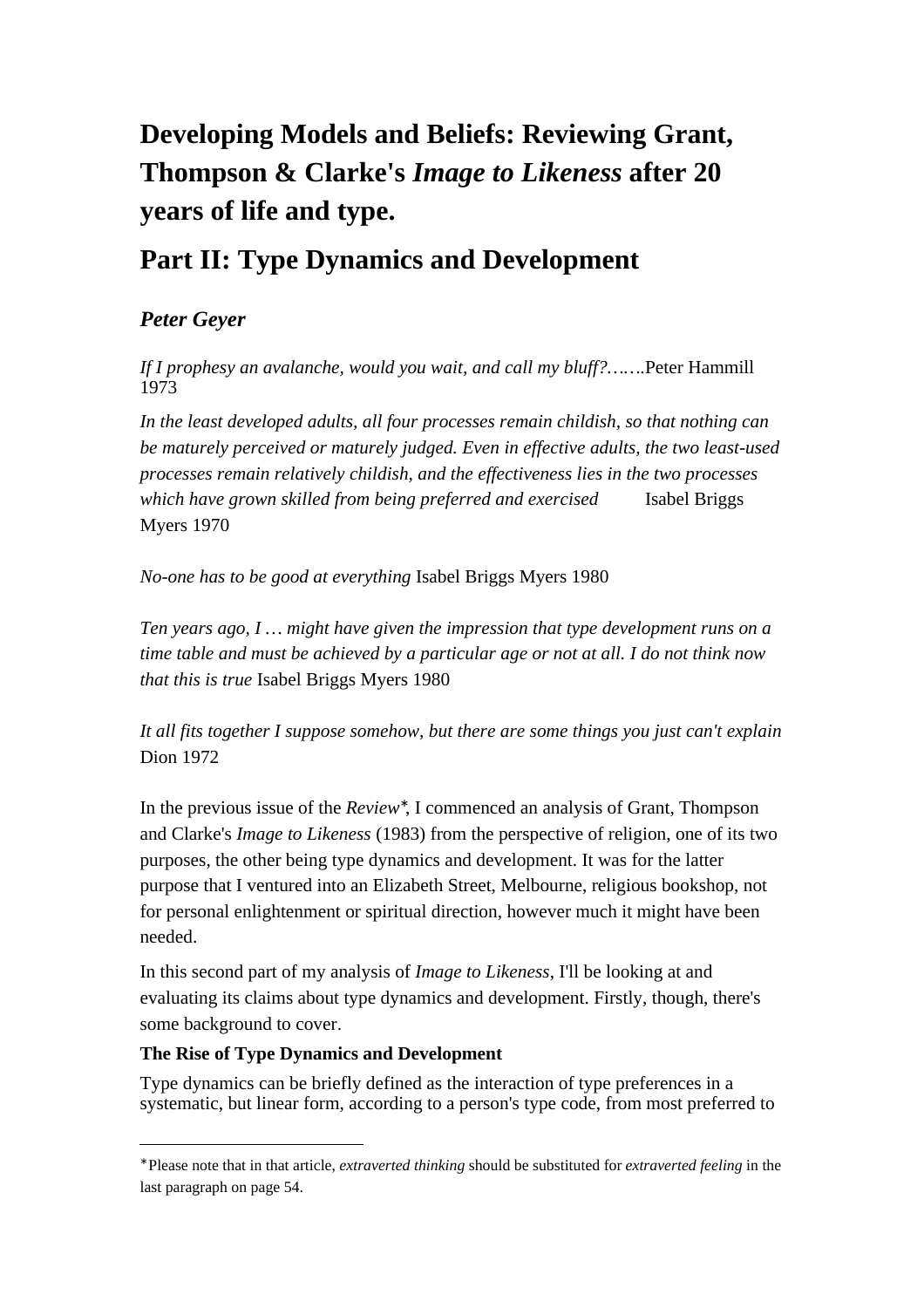least preferred. The direction of these preferences, either extraverted or introverted, depends firstly on a person's preferred orientation from which a formula follows. Type development refers to when and how these interactions come into an individual's conscious and so begin to become intentionally used, however well, or badly, at the start. The process itself presumes a potential for life-long psychological development for all humans. Both these processes are considered the core of C.G. Jung's theory of psychological types.

When I was first accredited, in the late1980s, type dynamics and development seemed to be something you had to be aware of, but not necessarily know much about. Certainly you would be wary about mentioning it to workshop participants. In fact, it was generally specifically advised against, as far as I could discover, and that position wasn't restricted to my personal experience of accreditation. This situation seemed to apply here and in the United States, if my memory of statements made by a visiting expert in the early 1990s is correct.

It's different now, of course. It's been ethically mandatory for some years to say something about type dynamics and development when giving feedback to individuals and groups who have taken the MBTI. Type *dimensions* are also now *dichotomies*, a more technically correct term, and one used by Isabel Myers, although the former can still be found, somewhat confusingly, in Form K Expanded Interpretive Reports (they date from 1996), as well as relatively recent psychometric material produced by Oxford Psychologists Press in the UK.

But in 1993, when ACER asked me to redevelop and present their MBTI Accreditation course, type dynamics and development became naturally very important to me, even though I hadn't used it much, other than sporadically in teams, using Sandra Hirsh's recently produced material (1993). Glenda Hutchinson, my initial collaborator in this enterprise, was MBTI accredited by a different person and course, but was in the same boat. So we worked particularly hard at this part of the course, as we wanted to do the best we could.

At that time, one of the dilemmas in teaching this topic was that there were two different versions of type dynamics. The first one, Isabel Myers' version, was inferred from Jung and so it had all the other functions in the opposite attitude to the dominant. Harold Grant's version had the dominant and tertiary in the same attitude. The MBTI *Manual* available at that time (1985) presented Isabel's version and footnoted Grant's.

I discovered later, through various conversations, that Grant apparently claimed his position to have come from Myers herself, which is interesting given the paucity of her written work on the subject. From my reading and research, she seemed more interested in dominant and auxiliary than anything else, rather than the predominantly unconscious functions. This she called *shadow*, not making a connection between that term and the Jungian archetype. Her apparent later acceptance of or agreement with Grant's position just before her death, has been attested to by Kathy Myers, and I believe it should be taken in the context of her lack of interest in "the dark side", as her son Peter has recently put it (2001).

Today, the choice of directions is still offered in the current MBTI *Manual* (1998). The philosophical disagreement still remains, although support for Grant's version has grown exponentially, particularly through the aegis of Gary and Margaret Hartzler and complemented by the work of the Jungian analyst John Beebe. This activity has led to an extremely influential 8 Functions group or school of thought within the Type community. From what I can ascertain, it started from Harold Grant and his model represented in *Image to Likeness*.

#### **Psychological Type theory and** *Image to Likeness*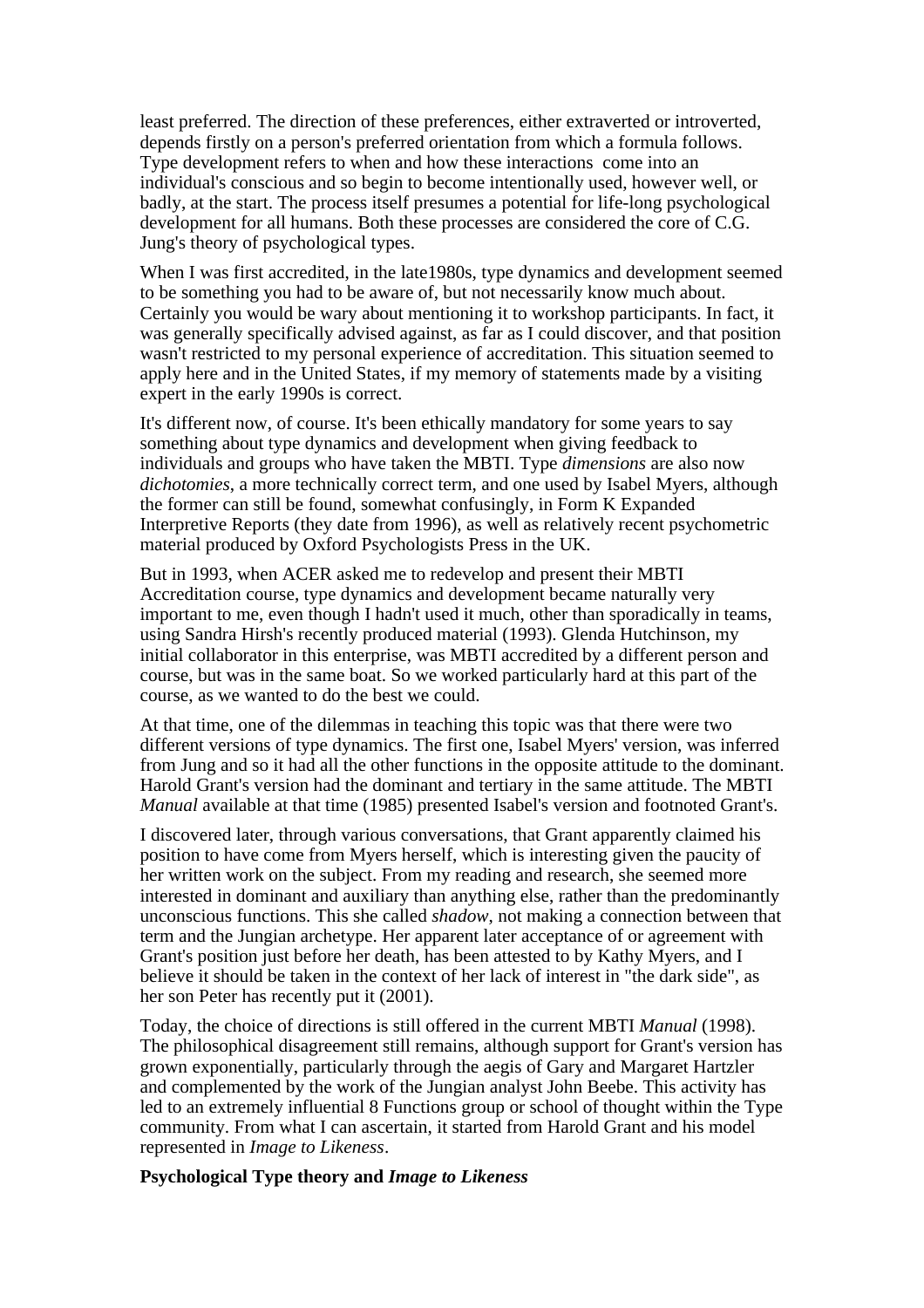In the first part of this book, the authors set out four models, which they are going to use. The second and third are Jung's "personality types" and a" developmental typology…of four successive stages of development between the ages of six and fifty." The latter model, they acknowledge as being less connected to the Jungian tradition, thus inferring some originality and use of other ideas as well as it being an outcome of experiential research i.e. workshops and retreats they have conducted.

The "personality type" descriptions are brief and enclosed with religious language. The preferences are "endowments", for instance. There's no doubt here that they are gifts from God.

There's also no doubt from the text that the preferences are simply that, nothing else. This means that necessary complexities and difficulties associated with their use are also put aside, other than in the context of spiritual orientation. Perhaps this sort of idea is also the origin of the use of the term "fourth function", rather than the more accurate and realistic "inferior function". At any rate, this has consequences for the developmental model, which we'll look at shortly.

J–P is described in a unique way as Receptive–Responsive. P is described as more "contemplative", J more "shaping", something I would have thought was more an E–I comparison, but perhaps that's part of the authors' experience. I can see "shaping" as having something to do with the outer world, but "contemplative" implies introversion. Perhaps "observing" is meant, which would seem to imply introverts with P more than the extraverts.

Curiously, Judging and Perceiving are also described as "generic functions". No explanation is given as to the use of the term "functions" for something conventionally described as an Attitude, or orientation. I couldn't find words that would explain J–P as relating to the function used in the outer world, which is the conventional point of view, but perhaps that's what is meant.

The "developmental typology" is, as I said earlier, what this book has become known for in the type community, with developmental descriptions of each type provided in an Appendix .The contents of this Appendix have become very influential over time. They seemed to do the rounds in this country for a while, quite often as photocopies, without the book itself. Largely, I think, this was in the absence of other material on type dynamics and development at that time. Now you can buy a standard booklet, or standalone texts, even training exercises.

The Appendix provides 4 developmental periods outlined for each of the functions (Dominant, Auxiliary, Tertiary, Inferior) as ages 6-12; 12-20; 20-35; 35-50. The book itself indicates that these ages are liminal points (the term isn't used) for phases or stages of development. The stages are adapted as taken from "pastoral tradition", but perhaps also classical philosophy and Piaget are in there as well.

The body of the text explains the stages as a series of "gear shifts", smooth or otherwise depending on how familiar you are with the vehicle and how you drive, I suppose. These shifts also alternate the extraverted and introverted attitudes, which has a cog-like feel to it. So you get in the text something like ESTJ=TSNF/EIEI and INFP=FNST/IEIE, identifying the order of preferences and then their orientation. Today, this has been replaced by, for example, Te;Si;Ne;Fi for ESTJ, and so on.

The model has some curiosities, from the certainty of its language (I understand from private sources that Grant took the ages/stages literally, at least in the beginning) to its ending at 50 years of age. In another tradition this might be represented as enlightenment/nirvana, and here the overall spiritual purpose of the book is relevant, given the framework is there "in order to become whole", and it doesn't say "whole in the context of your type".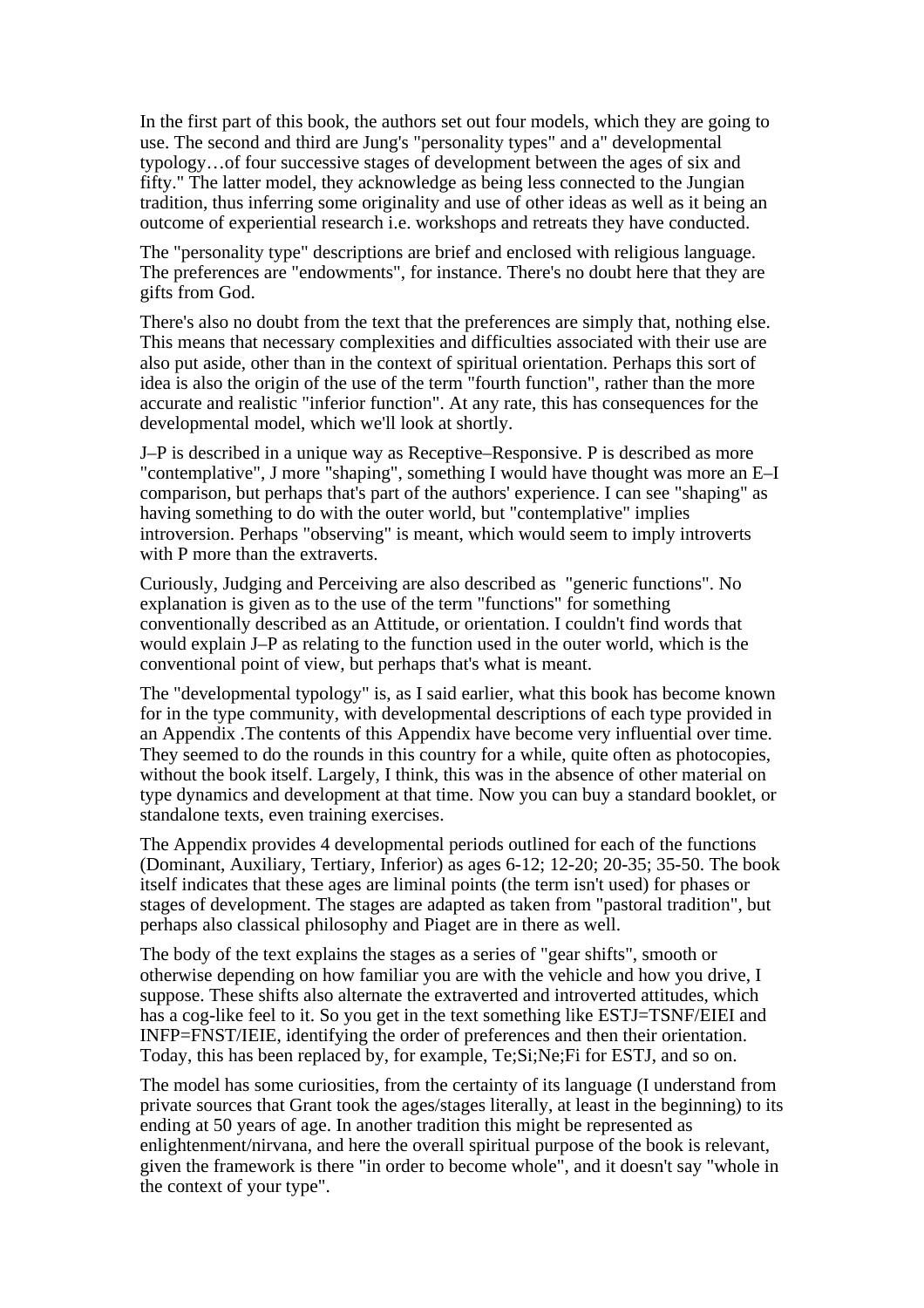Indeed, the book doesn't seem to take the view that development is in the context of the dominant. "Preference" here, as mentioned earlier, seems ungrounded as a construct, simply meaning something you pick up as a skill over time, until you're able to engage the preference at will, and presumably in any/the appropriate situation.

Whilst well-meaning, I think this is a misleading presumption. People can deceive themselves as to what type development might be if they take this perspective, or lose themselves in the process. After all, the flipping from one preference to its opposite can be an instance of lack of differentiation, rather than development.

There are also innumerable skills and activities that can be associated with a preference, taking into account here that type isn't necessarily just behaviour, but more the reasons for a behaviour. Attending to facts as a Sensing person (dominant or auxiliary) might not mean wanting to express that in the garden, for instance, or tinkering with machinery. Inferior feeling could be expressed positively in musicianship, or letter writing, or simply a smile rather than a critique.

The stages themselves also call for examination. Whether intended or not, they presume a literality that's at odds with contemporary early childhood development (e.g. Gopnik et al. 2001). Also, whilst puberty is excellent as a proposed liminal point (the basis for the selection of 12 years as a place for "shifting gears"), not enough is known about adolescence and processes like type to say that this is consistently or generally the case. The Jungian-oriented Frankel (1999) for instance reports more confusion than anything else, and Strauch in a general text (2003) tends to emphasise chaos rather than control.

Notwithstanding these difficulties, it would certainly be valuable to examine as to whether children at risk or those diagnosed as ADHD and the like have developed an auxiliary judging function, for instance, or a dominant and auxiliary at all, amidst all the other issues.

Exact dates and times aren't needed for that sort of investigation. They may in fact prove a hindrance, as attending to milestones in such a literal way hasn't been good for either parents or their children. Such generalisations would seem to be in any case opposed to the general theory and approach of psychological types.

Jung wrote that "the developing personality…needs the motivating force of inner or outer fatalities" (1991) and so in the above cases it could be a change of school, change of environment, death of someone, reading a particular book and so on. So there may be too many exceptions to the rule.

#### **Post** *Image to Likeness*

By looking at Grants model as described in this text, there's a risk of doing it some disservice, particularly as the religious context flavours the writing. It would have been an advantage, therefore, to be able to discuss Grant's ideas with him and see what his presumptions were.

In a public sense, that's been difficult, even in the United States, as he hasn't been a regular presenter at APT International Conferences and I understand has deliberately kept away from those occasions. His appearance at the Minneapolis Conference in 2001, was therefore a surprise. However, he spoke about his view of Katharine Briggs' work in a fairly genial evangelical way, and not of his framework.

It would seem in any case, that the running on his framework has been taken up by others, most particularly Margaret and Gary Hartzler and what might be called the 8 Functions group, which includes Linda Berens, Leona Haas, Dick Thompson and so on. These people have produced books and training materials and have been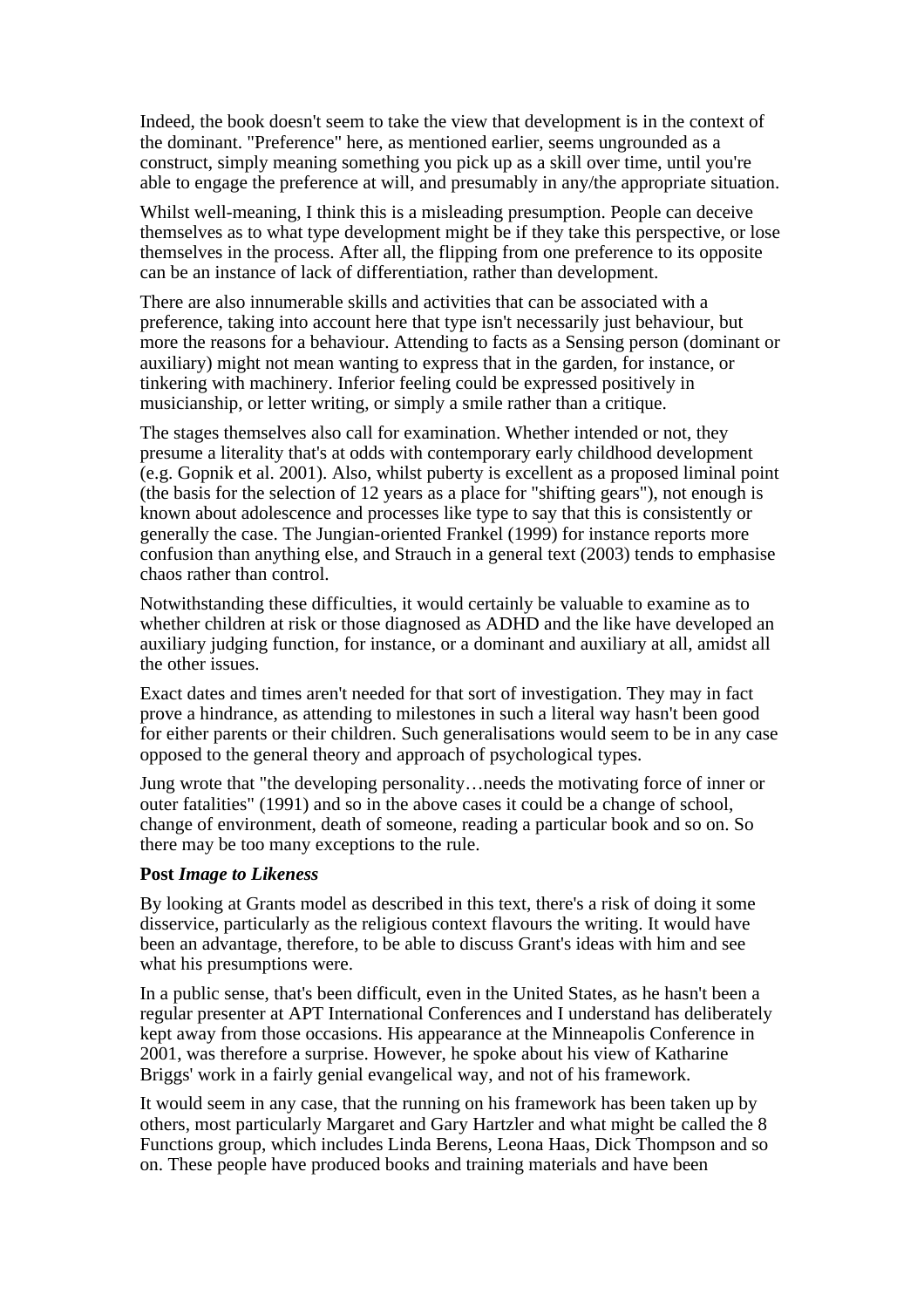predominantly associated at some stage with the Type Resources MBTI Qualifying Program in its various incarnations. In Australia, this is ITDs Accreditation course

Margaret Hartzler (1995) has urged that all MBTI feedback be given starting with an explanation of the functions and that people be introduced to the functions as separate entities at training courses under a general theme of conscious efforts at type development. Grant's model here seems to overlap with the framework proposed by the Jungian analyst John Beebe.

Gary Hartzler (1999) has also reported on research conducted at Type Resources' MBTI Qualifying Programs, where participants were asked to evaluate Grant's development model in the context of their own experience. The outcomes of this action research reportedly supported the model. Hartzler has acknowledged the limitations of choice in arriving at a research method. Additionally there are issues with the reliability of surveys conducted under conditions where the situation and knowledge base of the participants may militate against an objective response (Tourangeau et al

In Australia, Mary McGuiness' introductory type booklet (2004) also uses Grant's timeline categories, whilst Steve Myers' *MTRi* uses an 8-Function framework.

However, there's not universal support for Grant's view. From a religious perspective Peter Richardson counsels against literal acceptance of Grant's developmental model, or any other prescriptive ones for that matter (1994).

Grant is also not referenced in either *Introduction to Type or Introduction to Type Dynamics and Development*, where the differences between Jung's and Myers' view and that of Grant regarding direction of the Tertiary function are left open for choice and his development model is not spoken of at all. In Beside Ourselves, Naomi Quenk presents the notion of the Tertiary taking either direction, using Isabel Myers as support for her argument.

Eleanor Corlett and Nancy Millner in *Navigating Midlife* reference both Grant and Beebe as far as the direction of functions goes, but still gives a choice of direction and doesn't refer to the development model at all. Millner's *Creative Aging* does the same thing.

Elizabeth Murphy (1992) has presented an alternative to Grant's developmental model regarding children by suggesting that they may be undifferentiated for the first couple of years of life in which their potential type may be observed, as they haven't learned to behave or compromise their type. But they also seem to test out the functions in some order.

#### **Evaluating Grant**

What's intriguing about looking for reference clues for Harold Grant is that when his model is referenced, it's overwhelmingly as sole author of *Image to Likeness*, the others having disappeared somewhere into the mist. I got confused last year by someone mentioning Grant's book, and I thought he had written one other than his coauthorship here. However, I soon found out that this text was the one referred to. Dario Nardi, in a recent discussion on type theory has recently referred to Grant's "coworkers", presumably the other authors (Nardi et al 2004). There's not enough information available or provided in this text to work out how accurate a view this is with respect to co-workers on ideas about type.

So why have Grant's models had the success they have?

**Firstly**, I think it's because there was no competition other than frameworks by Jung and Myers that were more general and so less specific.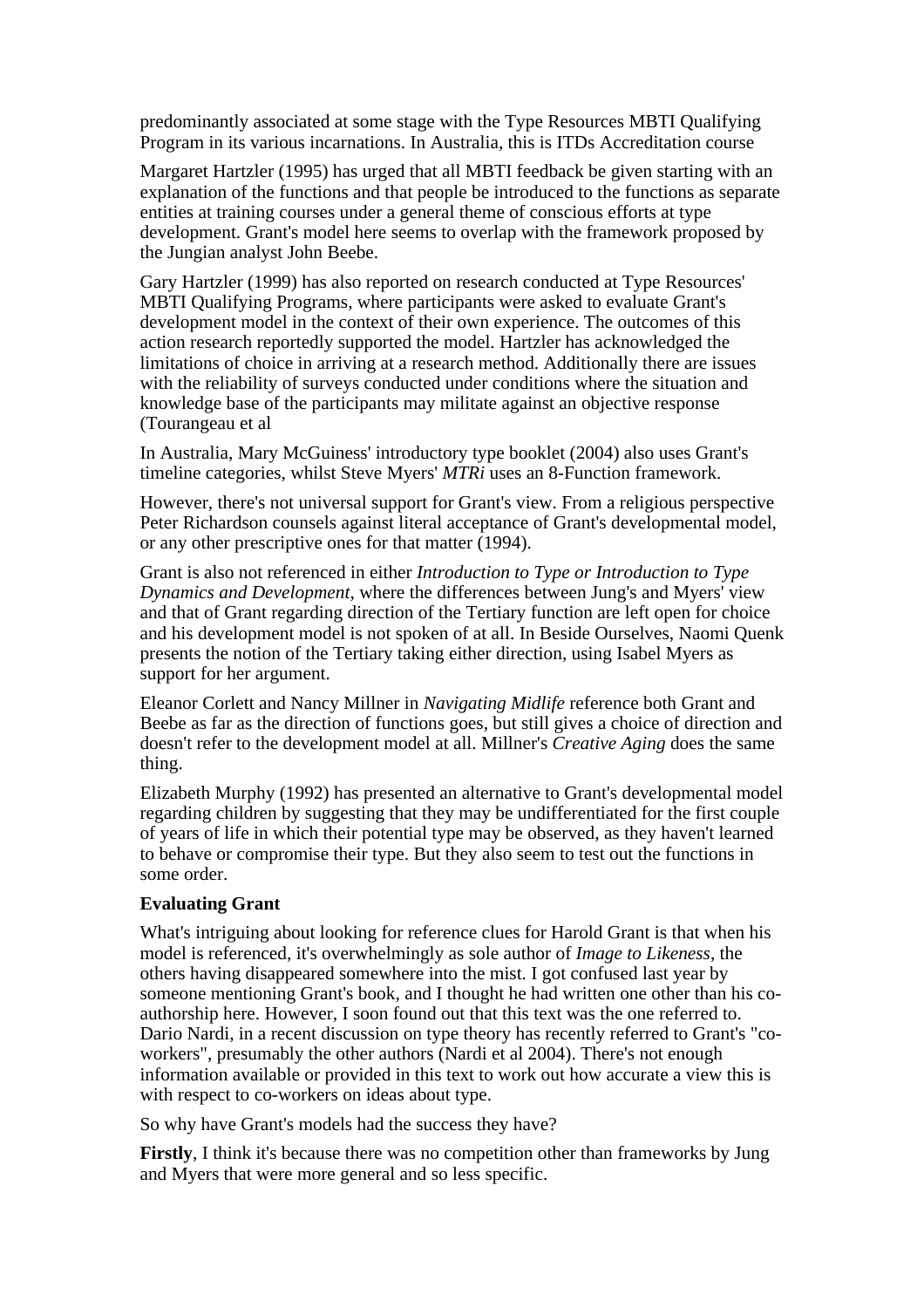**Secondly**, Harold Grant's personal status as one of the earlier users of the MBTI is important in terms of influence. This might be largely irrelevant to us in Australia, except that the teachers of the MBTI here have always predominantly (now completely) used American courses as a means of Accreditation

**Thirdly**, both frameworks are amenable to a training environment where boundaries are tighter than in the world of counselling, for instance, where things are by necessity a little rubbery. The American tendency for quantification is relevant here, particularly as the model overlaps with a measuring tool in the MBTI (See Geyer 1995 for references).

**Fourthly**, a specific and influential group of actors picked it up and ran with it, doing their own work and encouraging like-minded people with sometimes overlapping ideas like Thompson and Beebe.

**Fifthly**, you only get accredited or qualified once, and most people use what they've been given, particularly if they're in a world of models like the organisational world. The most complex part of teaching type is the dynamic/development framework and it's not something that is picked up instantaneously. In general, it's not picked up much at all, in my experience and takes years to develop a personal understanding.

As with economic modelling,it's easy to miss Gregory Bateson's famous phrase (successfully co-opted by the NLP movement), that the map is not the territory.

For me one of the key reasons why the Grant models haven't reached universal use is the map/territory dichotomy i.e. both the dynamics and the development frameworks are too prescriptive, so not everyone can fit in. I don't experience my tertiary as introverted sensing, but as extraverted sensing, for instance, so I don't fit the model. I know I'm not the only one. That sort of result is due to life experience and is really no big deal except that it questions a framework that may be unnecessarily rigid, and so misleading.

My experience in teaching type over some years also indicates that type development (a natural process) as stages tend to cover different age groups to that suggested by Grant. Consequently, it's several years since I have referred to Grant's model directly in any of my courses. A tertiary function seems to become of some interest in the very late 20s/early 30s, for instance rather than at 20, whilst mid-life seems to be experienced by people more around 40 or so. 50 seems to be something else altogether. This experience is anecdotal rather than empirical in the literal sense, necessarily so, in my view, as it's individuals talking about their lives in guided discussion rather than attending to a given model.

Finally, there's the question as to whether appropriate research, particularly crossdisciplinary research has been attempted i.e are the models under discussion compatible with other research into what is known about human beings?

This is an extremely important question for the validity of anything, but particularly in the field of personality where constructs are necessarily correlated. All too often, and one sees this in the Jungian as well as the type community, there's a sense of being right about what one is doing, as opposed to the desire to investigate this rightness and see whether it succeeds or fails. More descriptions of human activities in the context of these and other models aren't what I mean. Discussion in a recent *Bulletin of Psychological Type* (Nardi et al, 2004) indicates that we're a fair distance away from that, unfortunately.

And there may be key difficulties to address that can help or hinder. For instance, is our type, or type in general, related to every bit of communication we're involved in.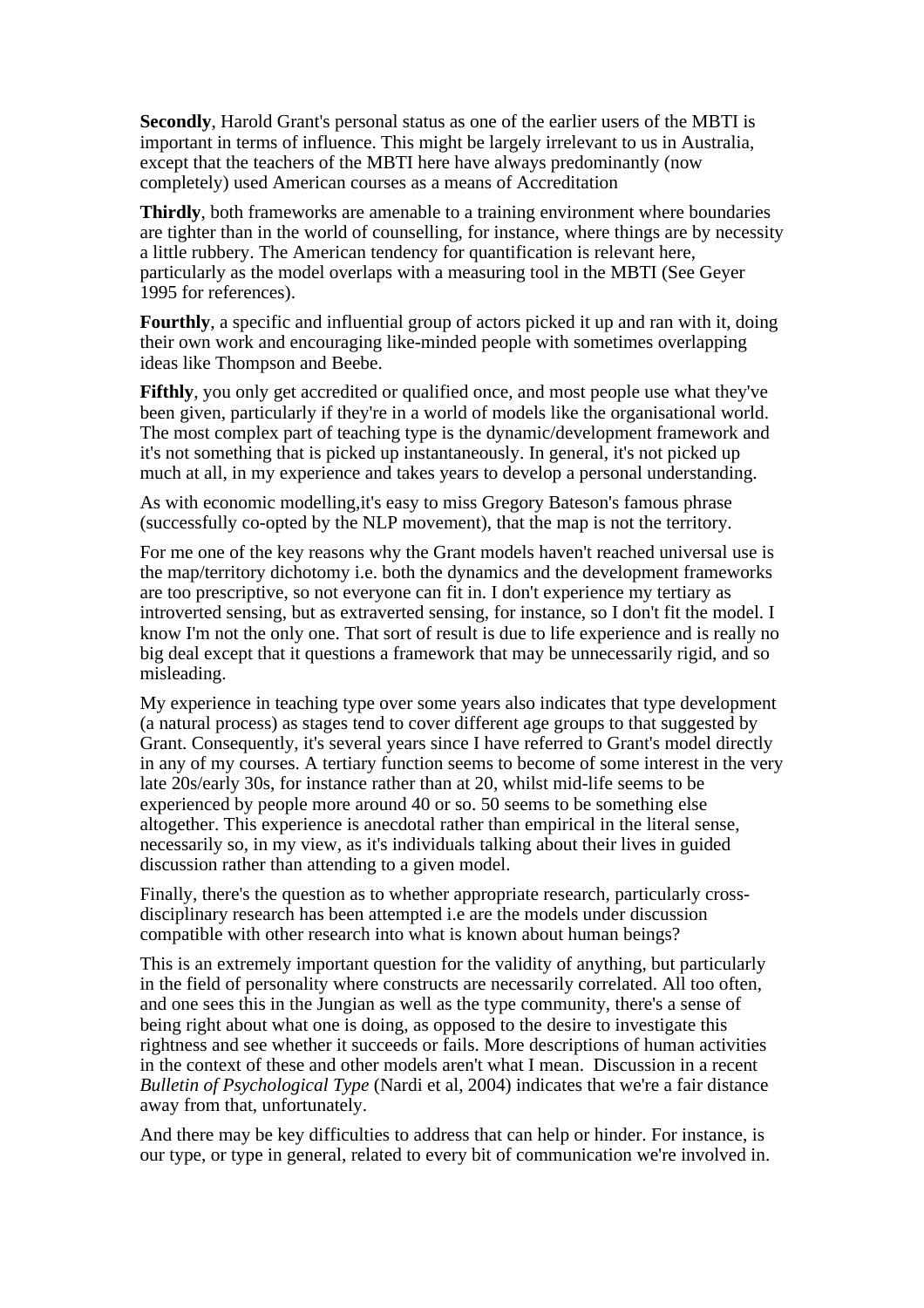This is important because it's usually accepted that the communication function is the extraverted one of the dominant and auxiliary. But is it used all the time?

It's a question raised recently by Carol Schumate (2004) and it leads to the question as to whether we need to construct a type theory of language, amongst other things, to explain the chatterings of both those who are theoretically unconscious, or undifferentiated, and those who are not. There are some people who take delight in dissecting every bit of their own language in terms of Fe, Ni and so forth.

That seems to me to be taking some things too far and it's a distance from where Harold Grant started I suspect. Perhaps some intense research and thought is needed to work out the underlying principles behind the musings and models of type. There are lots of questions seeking answers or understanding.But that's something in the future, and another time, if not place.

#### **SOME REFERENCES**

| <b>Edwin Barker</b>                      | Review of From Image to Likeness: A Jungian Path in the<br>Gospel Journey in MBTI News Vol. 8, No 2, Spring 1986. p28                                                                                 |
|------------------------------------------|-------------------------------------------------------------------------------------------------------------------------------------------------------------------------------------------------------|
| <b>Eleanor Corlett and Nancy Millner</b> | Navigating Midlife: Using Typology as a guide<br>CPP 1993                                                                                                                                             |
| Dion DiMucci                             | It All Fits Together (John Stuart Mitchell Universal/MCA<br>Music/South Hand Music/County Line Music/Skinny Zach<br>Music) from Dion: Sanctuary/Suite for Late Summer Ace CD<br>CDCHD 792 2001 [1972] |
| Hal Edwards                              | Review of From Image to Likeness: A Jungian Path in the<br>Gospel Journey in MBTI News Vol. 8, No 2, Spring 1986. p31                                                                                 |
| <b>Richard Frankel</b>                   | The Adolescent Psyche: Jungian and Winnicottian perspectives<br>Routledge 1999 [1998]                                                                                                                 |
| Peter Geyer                              | Quantifying Jung: The Origin and Development of the<br>Myers-Briggs Type Indicator MSc Thesis, University of<br>Melbourne 1995                                                                        |
|                                          | Alison Gopnik, Andrew Meltzoff and Patricia Kuhl The Scientist in the Crib: what<br>early learning tells us about the mind Perennial 2001                                                             |

W. Harold Grant, Magdala Thompson, Thomas E. Clarke*: Image to Likeness: A Jungian Path in the Gospel Journey* Paulist Press 1983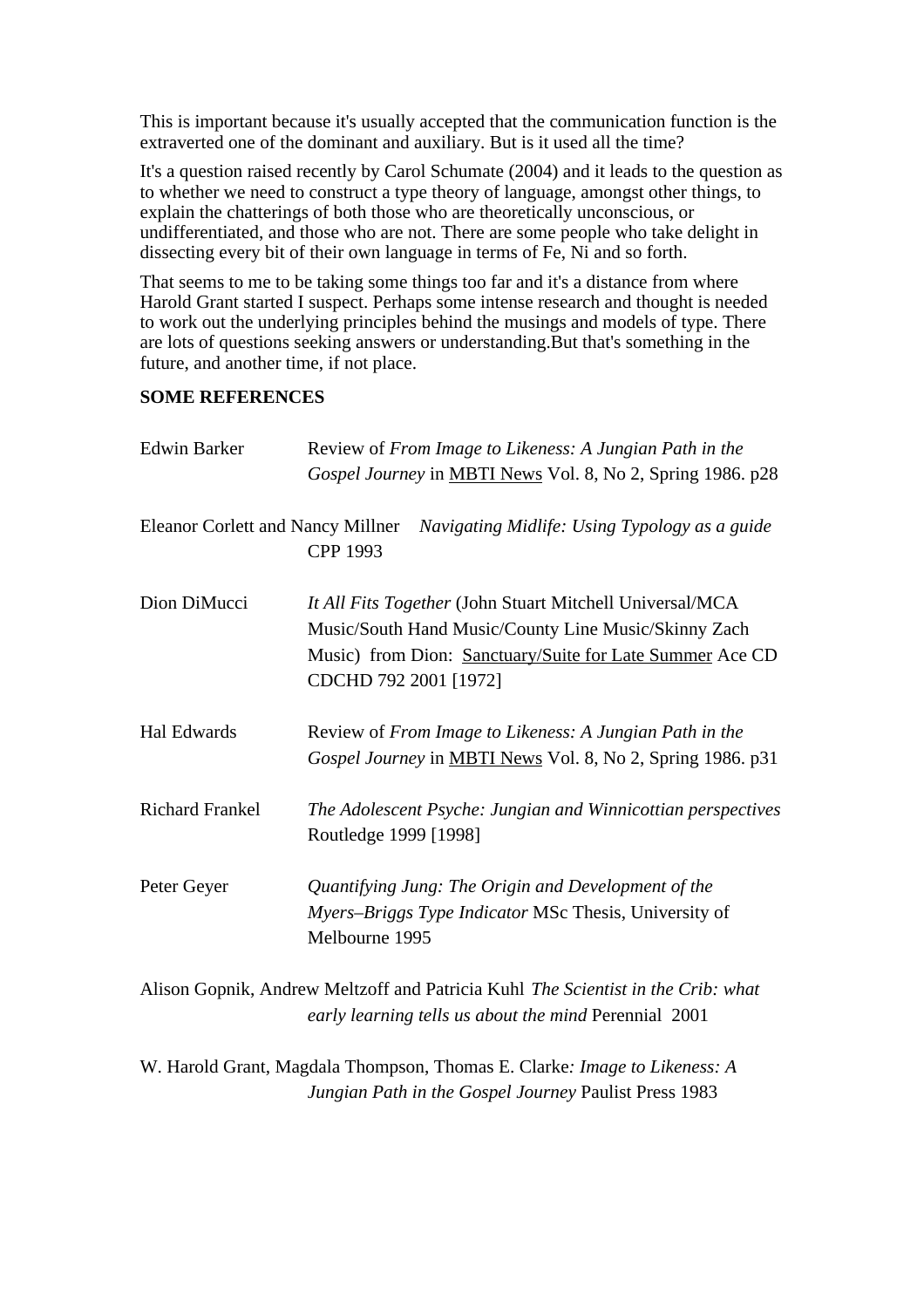| Peter Hammill            | <i>Slender Threads</i> (Hammill Stratsong/Carlin Music) from Peter<br>Hammill: Chameleon in the Shadow of the Night<br>Virgin/Charisma CASCD1067 1989 [1973]                                                                                                                                            |
|--------------------------|---------------------------------------------------------------------------------------------------------------------------------------------------------------------------------------------------------------------------------------------------------------------------------------------------------|
| Gary Hartzler            | <b>Reactions to Harold Grant's Type Development Descriptions:</b><br>An Action Research Project (presented in a Session entitled Is<br>the Tertiary Really in the Attitude of the Auxiliary?) in<br>Proceedings: APT XIII International Conference Scottsdale Az<br>July 13-18 1999 pp299-303. APT 1999 |
|                          | Gary J. Hartzler, Margaret T. Hartzler The Eight Jungian Functions in Proceedings:<br><b>APT XI International Conference Kansas City Mo. USA July</b><br>11-16 1995 pp151-152                                                                                                                           |
| <b>Margaret Hartzler</b> | Type Development: Conscious skills building of the Four<br>Perceiving Functions in Proceedings: APT XIII International<br>Conference Scottsdale Az July 13–18 1999 pp37-40                                                                                                                              |
| C.G.Jung                 | Psychological Types (CW6) Princeton 1971                                                                                                                                                                                                                                                                |
| C.G.Jung                 | The Development of Personality (CW17) Princeton 1991                                                                                                                                                                                                                                                    |
| Mary McGuiness           | You've got Personality: An introduction to the Personality<br>Types described by Carl Jung and Isabel Myers<br>MaryMacBooks 2004                                                                                                                                                                        |
| Nancy Millner            | Creative Aging: Discovering the unexpected joys of later life<br>through personality type Davies-Black 1997                                                                                                                                                                                             |
| Elizabeth Murphy         | The Developing Child Consulting Psychologists Press 1992                                                                                                                                                                                                                                                |
| Isabel Briggs Myers      | Manual (1962): The Myers-Briggs Type Indicator Consulting<br>Psychologists Press (und.)                                                                                                                                                                                                                 |
|                          | Isabel Briggs Myers <i>Introduction to Type</i> (Privately Published)1970                                                                                                                                                                                                                               |
|                          | Isabel Briggs Myers <i>Introduction to Type</i> CPP/ACER 1998/1999 Sixth Edition                                                                                                                                                                                                                        |
| Isabel Briggs Myers      | Consequences of Psychological Type Copy #10 (Privately<br>Published)1970                                                                                                                                                                                                                                |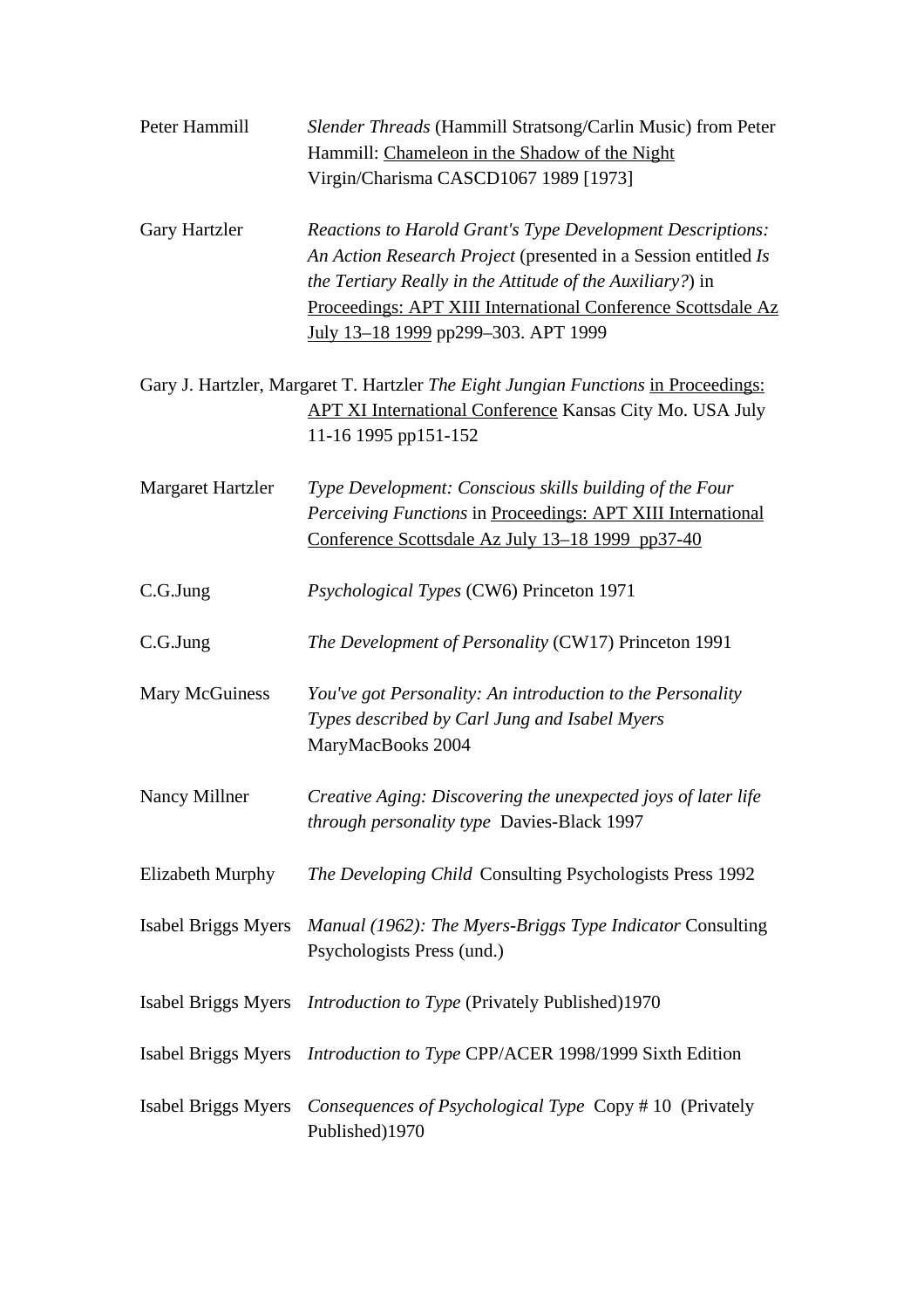|                                                                                                                | Isabel Briggs Myers with Peter Briggs Myers Gifts Differing Consulting                                                                                                                                                         |  |
|----------------------------------------------------------------------------------------------------------------|--------------------------------------------------------------------------------------------------------------------------------------------------------------------------------------------------------------------------------|--|
|                                                                                                                | Psychologists Press [1980]1985                                                                                                                                                                                                 |  |
|                                                                                                                | Isabel Briggs Myers and Mary H. McCaulley: Manual: A Guide to the Development<br>and Use of the Myers-Briggs Type Indicator (Second Edition)<br><b>Consulting Psychologists Press 1985</b>                                     |  |
|                                                                                                                | Isabel Briggs Myers, Mary H. McCaulley, Naomi L. Quenk and Allen L. Hammer:<br>Manual: A Guide to the Development and Use of the Myers-<br>Briggs Type Indicator (Third Edition) Consulting Psychologists<br><b>Press 1998</b> |  |
|                                                                                                                | Katharine D. Myers and Linda K Kirby <i>Introduction to Type Dynamics and</i>                                                                                                                                                  |  |
|                                                                                                                | Development: Exploring the next level of type CPP 1994<br><b>Second Edition</b>                                                                                                                                                |  |
| Peter Briggs Myers                                                                                             | Comments made at PCW 16 Otto Kroeger-The Power of the<br>Unscored Items at APT XV Minneapolis Mn June 27 2001<br>(author's notes)                                                                                              |  |
| <b>Steve Myers</b>                                                                                             | Using the MTR-i Team Roles alongside the MBTI Instrument in<br><b>Proceedings: APT XV International Conference Minneapolis</b><br>Mn June 25-July 1 2001 pp169-182. APT 2001                                                   |  |
|                                                                                                                | Dario Nardi, Shirley Tilden and Sidney Craig Courtice<br>Type Development<br>Discussion Forum in Bulletin of Psychological Type Vol 27 No<br>3, Summer 2004 pp44-6                                                             |  |
| Rog. O'Brien                                                                                                   | Review of From Image to Likeness: A Jungian Path in the<br>Gospel Journey in MBTI News Vol. 8, No 2, Spring 1986.<br>$pp30-1$                                                                                                  |  |
| Naomi Quenk                                                                                                    | The Inferior Function and the Shadow in Jungian Psychology<br>in <b>MBTI</b> News Vol.4 No 2, 1982 p5                                                                                                                          |  |
| Naomi Quenk                                                                                                    | Beside Ourselves: Our Hidden Personality in Everyday Life<br>CPP 1993                                                                                                                                                          |  |
| Peter Tufts Richardson<br>Four Spiritualities: Expressions of Self, Expressions of<br>Spirit Davies-Black 1996 |                                                                                                                                                                                                                                |  |
| Susan Scanlan (ed.)                                                                                            | The Type Reporter Vol.1 No 3., Winter 1985                                                                                                                                                                                     |  |